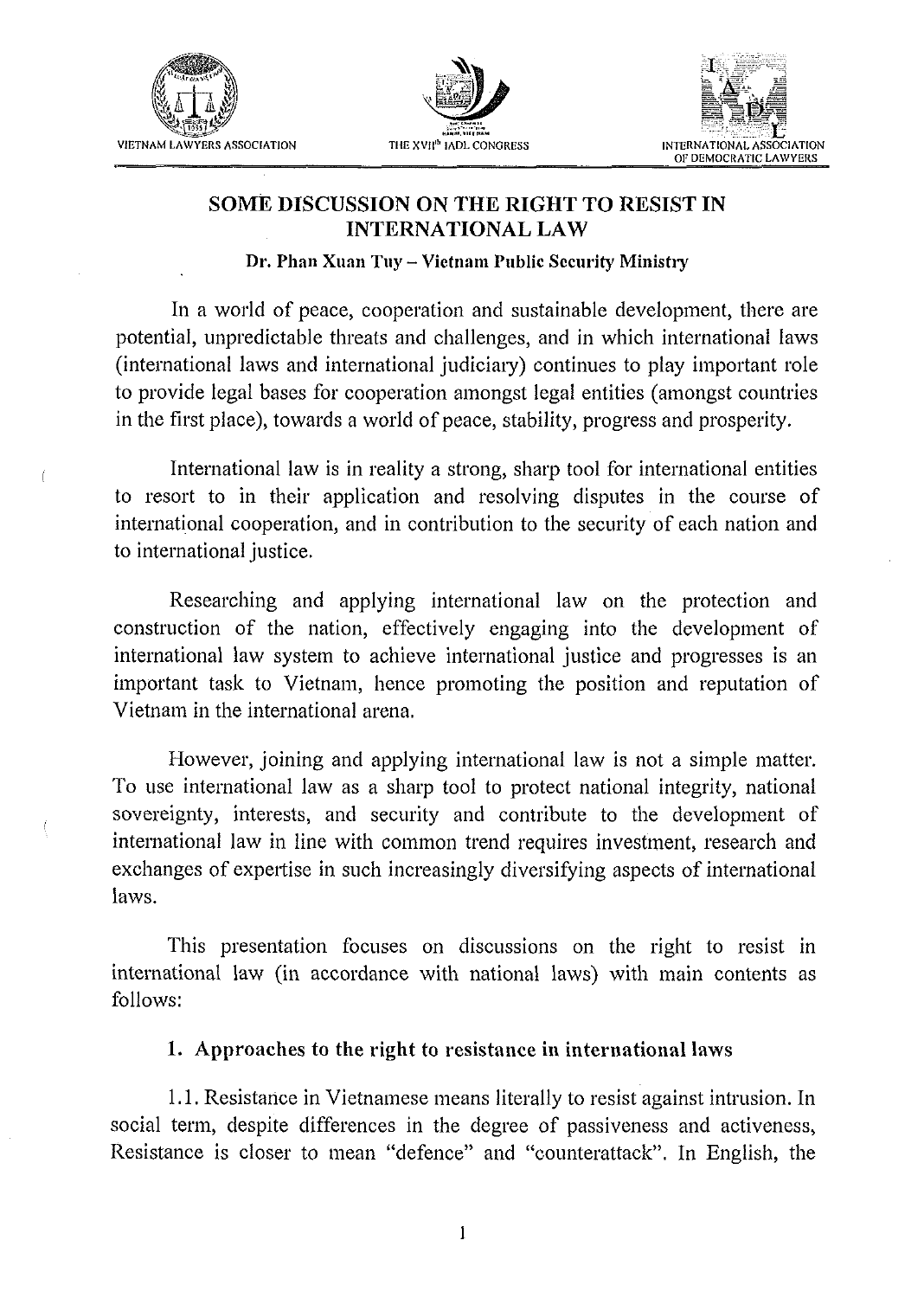





word "Resistant" – means counter attack, resistance, and durability in resistance. Therefore, Resistant right in general has all the metaphor related to those meanings.

1.2. The right to resistance in international law are an issue not mentioned in large part in scientific terms. However, rules related to the right to resist itself are provided scatteringly in many international laws (including international conventions and international judicial documents, and national law - a basic source of international law).

The right to resistance is most commonly understood as a possibly acceptable treatment of the subjects in international laws in the expression of opinions, standpoints in international issues, and in the application of such measures against behaviours in opposition of the legal interests of such subjects.

Passively, the right to resist in international law is reflected in the application of measures and treatment necessary to the entities subject to international law (in accordance with specific events and international circumstances) to protect their legal rights.

1.3. The right to resistance in international law is subject to many entities defined. by international law: nations, countries in the struggle for their selFdetermination, international organisations, entities and individuals.. .

Nations are fundamental subjects of international law, and in fact they are engaging increasingly into international judicial relationships. Nations as subjects of international law have the right to resist. In such inter-dependent relationships, provisions on resistance rights are legal bases for countries to undertake their rights and obligations in all international relations. In reality its practice shows that this is a sensitive area which continually affects from a multi-dimension, and directly the relations between nations, and international/national interests and security.

1.4. In Vietnam, Article 14 of the Constitution of the Socialist Republic of Vietnam provides: *The socialist republic of Vietnam undertakes a policy of peace, friendship and broadened cooperation, exchanges with all countries in the world regardless of political and social systems and in rnufual respect of*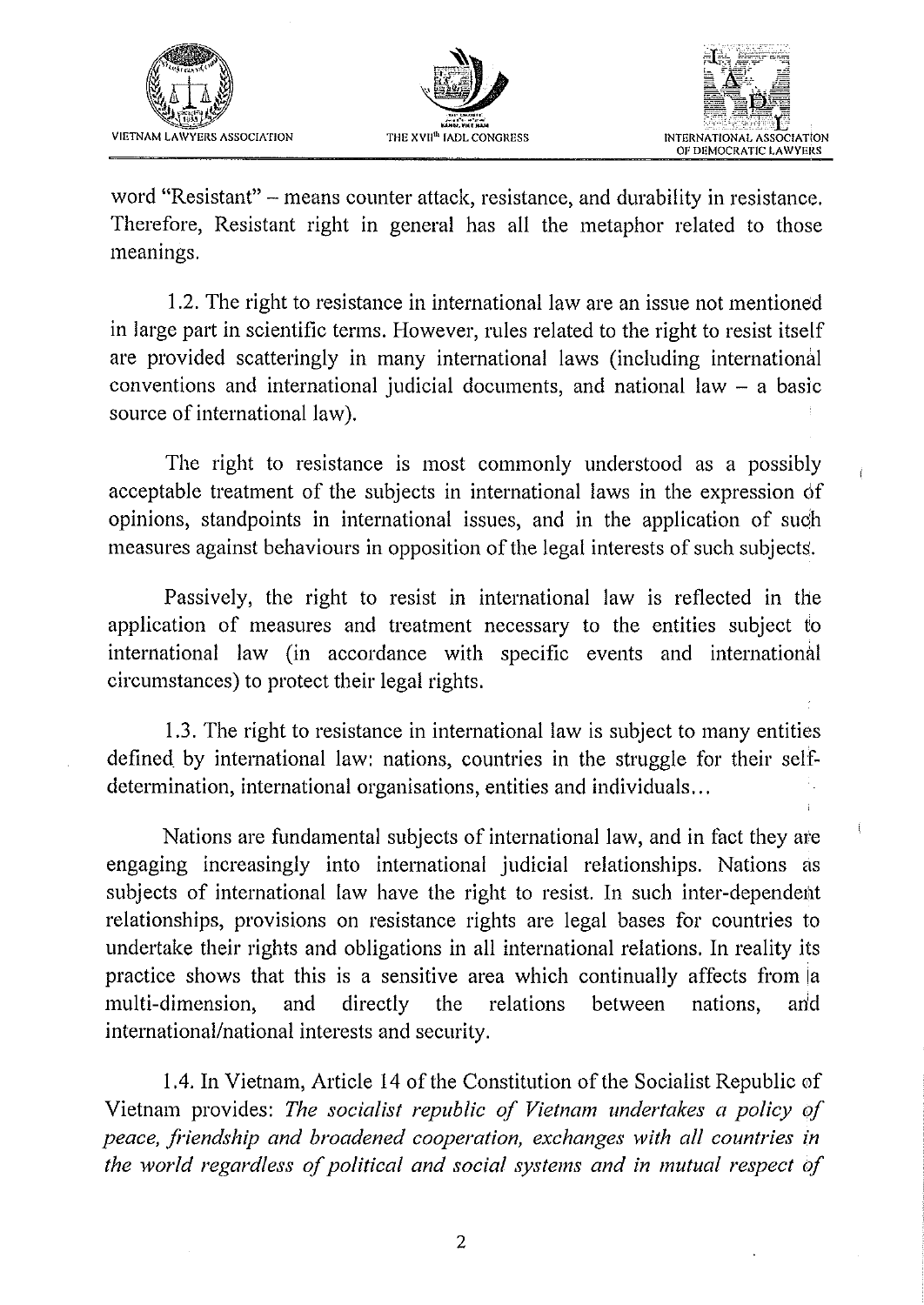

 $\overline{\mathbf{f}}$ 

ţ





independence, national sovereignty, and territorial integrity; enhancing friendship, equal cooperation for mutual benefits with former socialist and neighbouring countries; actively involve in and contribute to the common struggle of peoples for a world of peace, national independence, democracy and social progress.

Over more than 20 years of national rennovation, the Documents passed by the Xth national congress of the Community party continues to affirm the country's consistent foreign policy: to exercise consistently a foreign policy of national independence, cooperation for peace and development, open foreign policies, multilateralism and diversification of international relations; actively participate in economic integration and at the same time expanding cooperation in other sectors, and continued cooperation in regional and international cooperation."

This section was stated in part IX: "expansion of foreign relations and active international economic integration" in the political report by the IX Party central committee of 2006. Such content show a strategic vision and crosscutting in all matters of foreign affairs, being a basic for the formulation of foreign policies of Vietnam in a new era. It is by nature a system of ideologies by the Party and the Government of Vietnam in the international arena. Such system has been utilised to give instruction to operations of the party, the State of Vietnam in their relations with foreign partners, in the first place to strengthen and promote the national interests, enabling a stable international environment and bringing about conditions favourable to the renewals of and socio-economic development of Vietnam, at the same time, contributing to the common struggle by the world people for peace, national independence, democracy and social progress.

This system of ideologies of the party and the state of Vietnam has directly influenced the application of the right to resistance taking into account the utility of international law in Vietnam.

2. Legal basic, principles, contents and extent of national resistance right within international law

2.1. Legal bases for national resistance rights in international law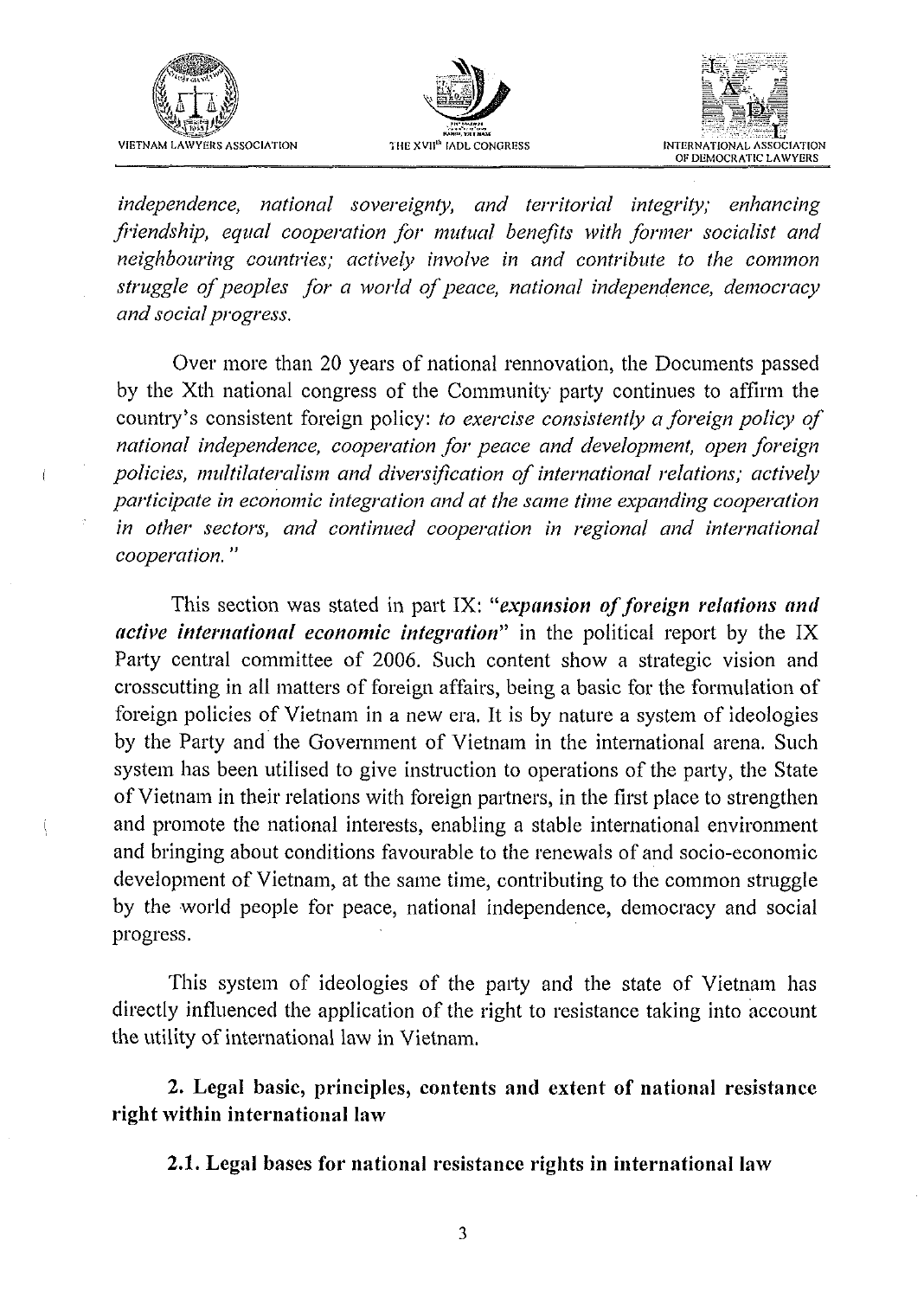





To clarify the legal bases for the application of national resistance right in international law helps improve understanding, awareness and the right use of the right to resist of nations in international law.

The national legal bases within international law is a containment of different international principles provided for national rights to resistance. In the Public International laws, there are two sources of bases: source of referenoe (international conventions) and non-reference (international customs)  $\vdash$ currently, Clause 1 of Article 38 of International Justice Court provides clearly two sources. In international judiciary: they are international conventions, national laws, international customs, jurisdictions of courts and arbitration agencies.

A nation which uses the right to resistance in international law shall have to understand to what extent such right can be utilised, based on the understanding and observation of international law sources. In other words, it is important to clarify the legal bases of the practice of the rights to resistance. This is required of countries to ensure the legality of national treatments, and that concerned subjects are to abide by.

# **2.2. Principle of national practice of the right to resist in international law**

The right to resistance principle in international law is a cross-cutting instruction for the consistent use by countries. In Vietnam, such principles include an in-depth political perspective (such as instructions, foreign policies of the party and the state) and other legal principles.

Legal principles are a component in all provisions of the right to resistance and they are shown in all sources of reference in international law to be abided by when practicing. The legal principles include two components:

*Group 1:* General principles are fundamental rules of international law to be followed in the course of practice of the right to resistance by countries. They are also fundamental principles rooted from the rules provided in Article 2 of the UN charter, such as:

- All nations are equal to use and benefit from the right to resistance.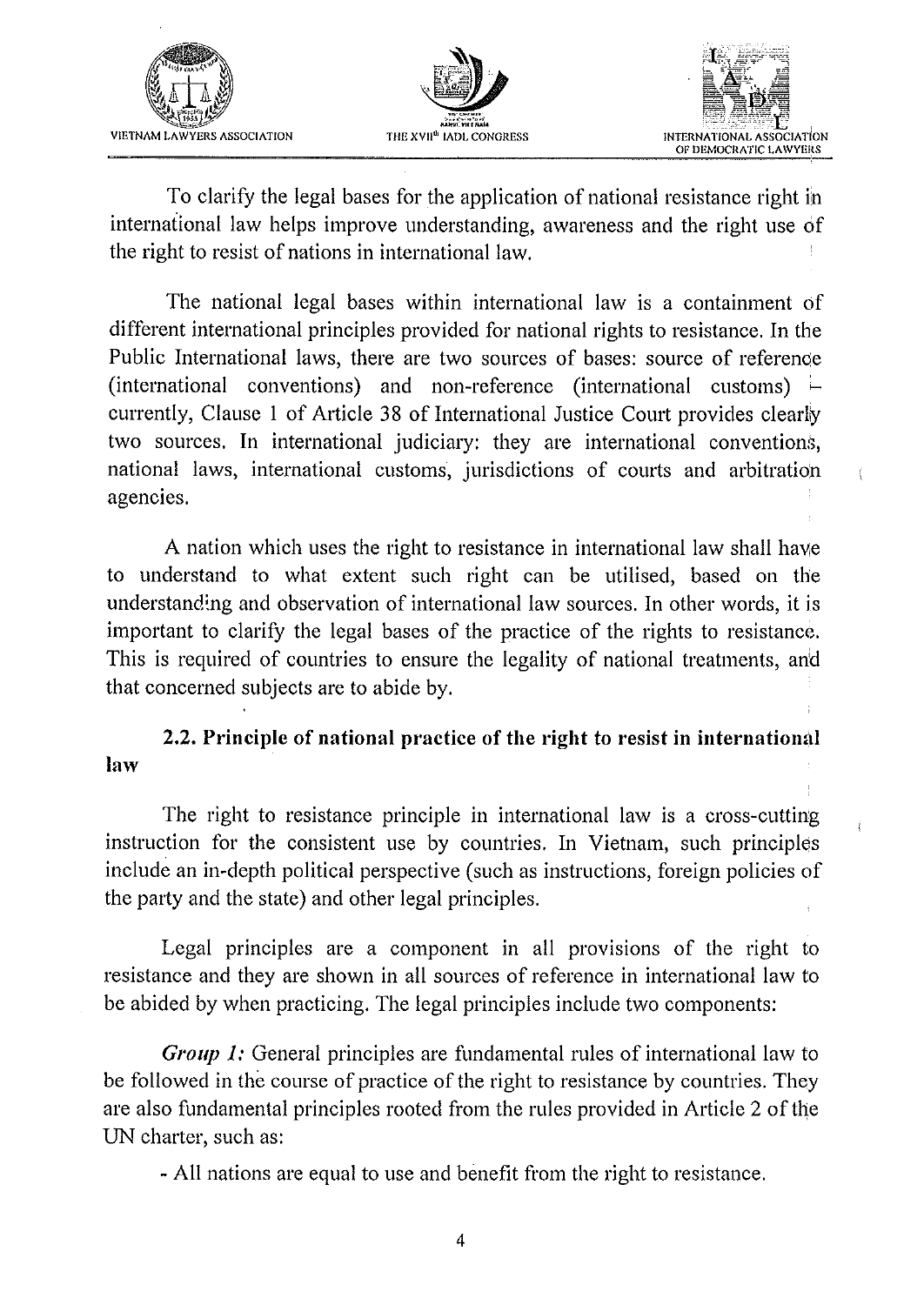

Ť





- Prohibition of violence, threats of violence in the use of the right to resistance.

- The use of the right to resistance is not in interference in internal affairs of countries.

- The use of the right to resistance is in joint effort and in accordance with international commitments . . .

*Group 2:* Other specific principles are adhered to the national practice of the right to resistance based on specific case, relations and specific issues such as relevant principles of foreign affairs and consular issues (the protection of diplomatic officials); principles related to international civil judicial procedures (such as immunity rights according to international civil judicial procedures); principles related to the use measures against subsidies for imported commodities; and the right to defence in international commercial transactions ... for example: Article 5 of the Ordinance of trade defence in importing commodities into Vietnam provides application principles for the following actions: *defences are used to the extent and degree considered necessary to prevent or reduce serious damages to the domestic production sectors and thus improve domestic competition; the application of defence rights shall be based on assessments provided in Chapter 11 of this ordinance, except in case of use of temporary defence rights; defence measures are applied in disregard of the origins of imported commodity.* 

Accordingly, a country when using the right to resist, under specific cases in relation to international civil judiciary, shall respect the judicial right of immunity granted by a foreign government; or the use of commercial defence right and anti-dumping shall observe regulations related.

All those principles are not self-diminished but enable all countries to perform the right to resistance, and to reduce the scope of such right in international law.

2.3. Content and extent of resistance right of nations in international law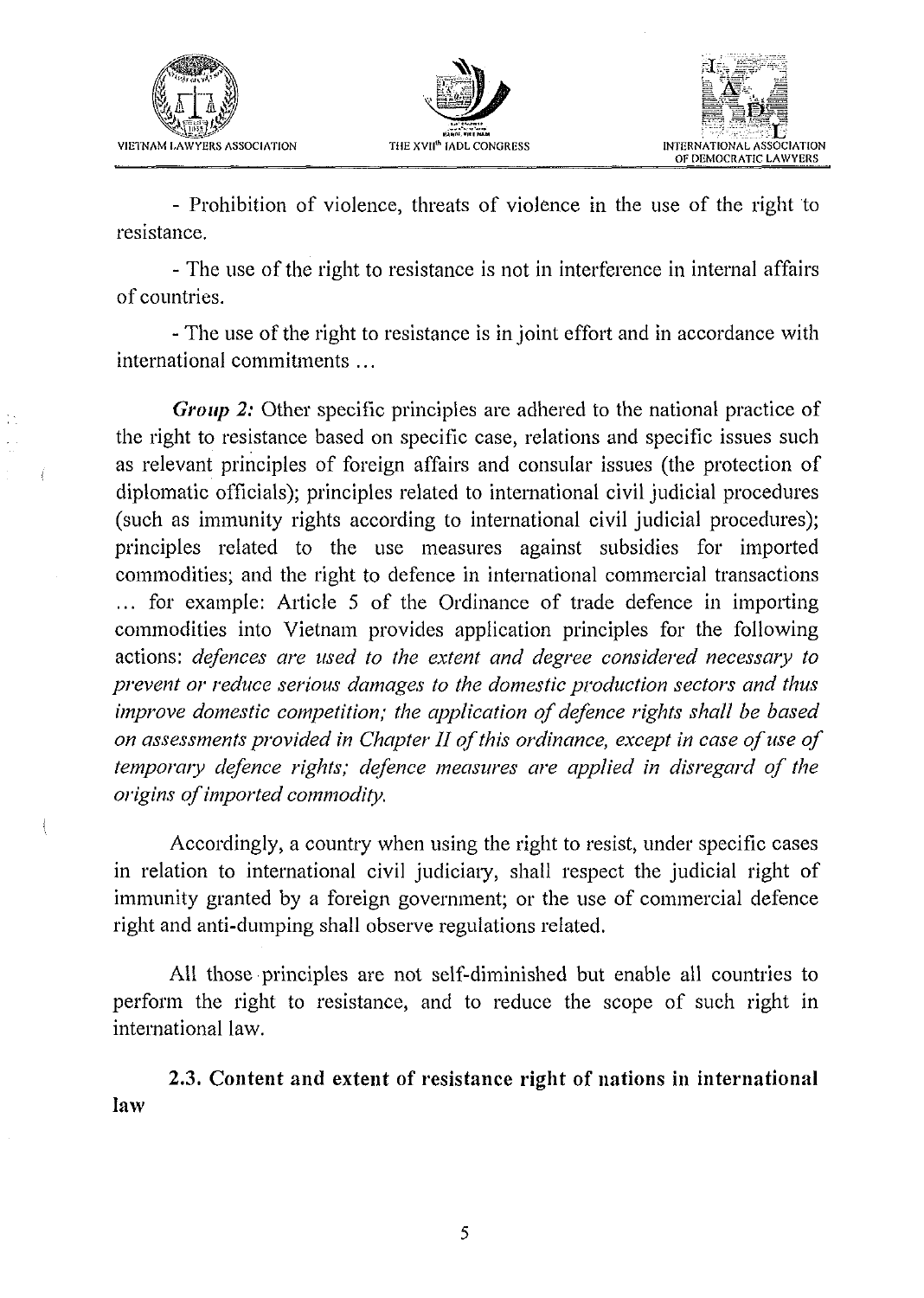





THE RIGHT OF DEMOCRATIC LAWYERS ASSOCIATION<br>
THE XVIETNAM LAWYERS ASSOCIATION<br>
THE XVIETNAM LAWYERS ASSOCIATION<br>
THE CONTENT OF DEMOCRATIC LAWYERS ASSOCIATION<br>
The content of the right to resistance which can be performed The content of the right to resistance which can be performed by countries is reflected in international law in two aspects: directly and indirectly. Therefore, a nation when utilising the rules of international law, shall perform both direct and indirect provisions of such rights.

- **Direct level:** the provisions provide details of the right to resist of countries. There are not many regulations as such but they all play important role in the process such as Article 51 of the UN Charter provides "the UN *Charter do intervene in the inseparable rights of the UN member countries in their individual or collective defence in case of being attacked by armed forces as long as the UN security council has not carried any measure necessmy to protect world peace and security ...*". Article 1 of the Statement on 22 December 1965 by the UN Assembly on the prohibition of intervention in internal affairs, national independence and sovereignty of member countries, states: *"no countries have the right, under any reasons; intervene directly or indirectly in internal affairs and foreign affairs of other countries. Therefore UN member countries not only denounce armed intervention, but all forms of interventions and threats to go against countries' sovereignty...* we can no see that such provision has shown directly the right to resist of countries with following principles: individual or collective right to resist; right to oppose or denounce intervention behaviours.. .

- **Indirect level,** although provisions are not clearly reflected in international law on resistance rights, the content and spirit of given provisions show a strong expression of country's statement and opinions or national permission to give appropriate treatment to protect legal interests of country in all international relations.

Indirect provisions are now diversified and thus the extent to which their application can be depends on the wide awareness and understanding of international law as well as a high level of creativity in reality.

Common provisions we can see are:

+ Regulations on legal obligations of a subject of international law at national level. Those regulations show that a country has a right to resistance against behaviours, obligations, expressions disrespecting national rights.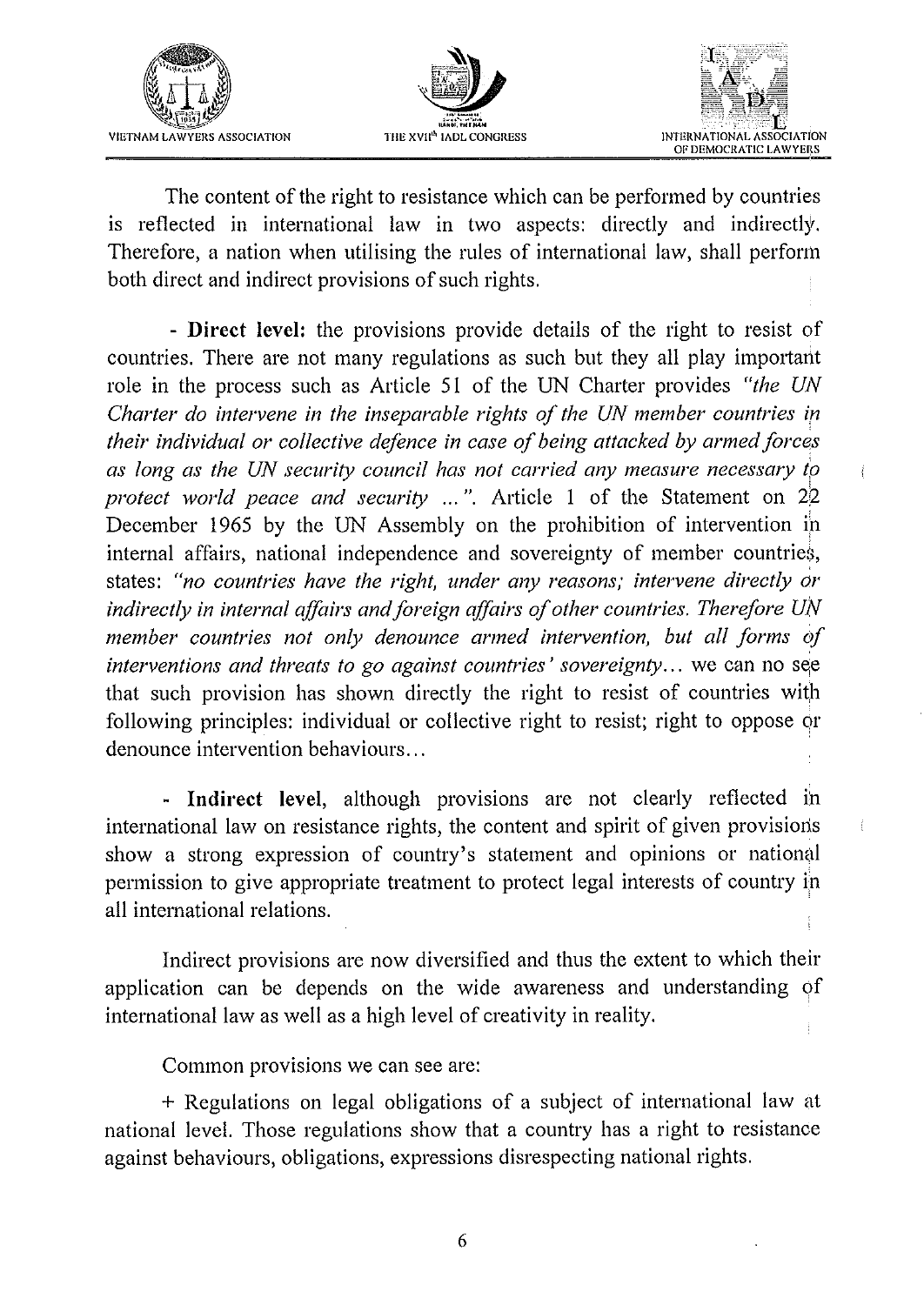





+ National obligations show a country's limited rights to resistance.

For example: Clause 2 of Article 7 of the UN Charter provides: *"the* UN *Charter strictly disallows an organisation to intervene into the affairs under the authority of another country, and does not require a member country to resolve* such affairs in accordance with the Charter, but this provision does not apply to the case in which a compulsory action is required following stipulations of *Chapter VII".* Article *41* of Vienna Convention on foreign relations states that: "all those subject to immunity rights shall respect the laws of receiving country, *and this requirement does not affect the immunity rights and privileges. But anyone shall be obliged not to intervene into internal affairs of that country"*. Clause 1 of Article 55 of Vienna Convention on consular affairs states:" *in a case their privileges and immunity rights are not affected, such a person shall respect the law of the consular-accepting country. He/she shall not intervene in the internal affairs of the country"; Clause 2 Article 55 states "No consular office shall be used for irrespective consulate activities". Or Point C, Clause 1,* Article 36 of this convention also states *"Consulate officials sliall be allowed to*  visit a citizen of such consular countries being arrested and detained, *communicate, transfer of mails and arrange for a legal representative of such person before law* ... ", However, Clause 2 of Article 36 of this Convention also states "rights stated in section 1 of this article shall be applied in accordance *with the law of the consulate-accepting country ...* ". Through those provisions, we see that the contents although do not point directly to the rights to resistance of countries, they indirectly provide for the consulate-receiving countries to resist and protest against the violations of diplomatic and consulate officials.

The scope of resistance of countries stipulated by international law includes aspects of Public International and Judicial laws. It shall be insufficient to say that countries are entitled to the right to resistance only within public international law as this is the denial of countries as subject of both aspects as well as not in compliance with the law in pratice. Recently there have been many commercially-related suits against Vietnamese enterprises, causing tremendous losses to both the enterprises and Vietnam, and that require Vietnam to consider the use of the right to resistance following the rules of international law.

#### **2.4. Forms of resistance of countries in international law**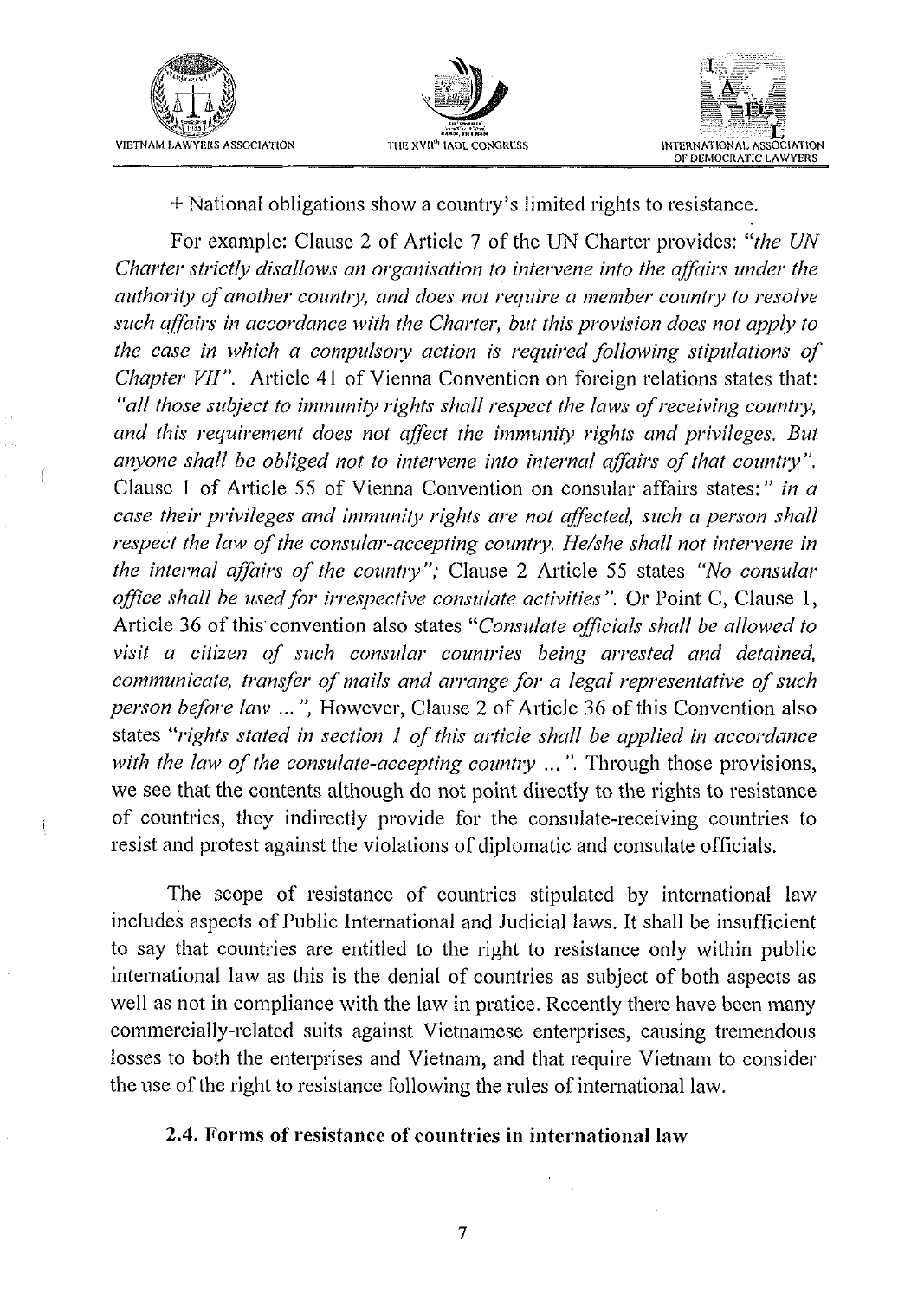





 $\left($ 

Countries can exercise the right to resistance through their own unilateral legal practice. This is the independence of national will, a legal practice of international meaning in both contents and measure, and executed by a competent authority with a view to creating certain impacts in international relations. It is the expression of protest publicly made and of legal effect; it is the way countries show their will in not recognising a situation, a requirement or a behaviour made by a different entity, so that to protect their possibly violated rights, or against an attitude of agreement in silence or a rejection by an entity in international relations. Or according to Article 4 of the Ordinance on antisubsidy of commodities imported into Vietnam of 2004, provides that a Vietnamese competent authority may apply subsidy tax in accordance with regulations on anti-subsidy of imported comnodities into Vietnam (anti-subsidy tariff is import tax applied in case of imported commodities are subsidized causing a threat of substantial losses to the domestic production sector).

Countries may apply the right to resistance through their own course of actions such as: the right to self-defence or through a coalition with other countries such as the right to collective defence that is to form alliance with other countries based on bilateral international commitment.

In terms of national judiciary (for example in the resolve of sea-bed disputes at the International Court on Marine Laws), countries' right to resistance shall follow related judicial procedures, for example Article 119 of the working regulations of the International Court of Maritime laws provides: *"Within* 2 *montlis since the date offling in accordance with Clause 1 of Article 118, in case the respondent is a member countries filed against by a legal entity* of another country relating to a dispute mentioned in point c Article 187 of the *Convention, the respondent country may file a suite in accordance with Clause* 2 of Article 190 of the Convention to require the sponsoring country of the *plaintiff to be present in all procedures related to the plaintiff.* 

# *3. Some measures to ensure a country (Vietnam's) right to resistanoe in international law*

As discussed above, the right to resistance in general and countries' right to resistance in particular in international law is a broad and complicated aspect. There are not many thematic researches in the international legal science, in the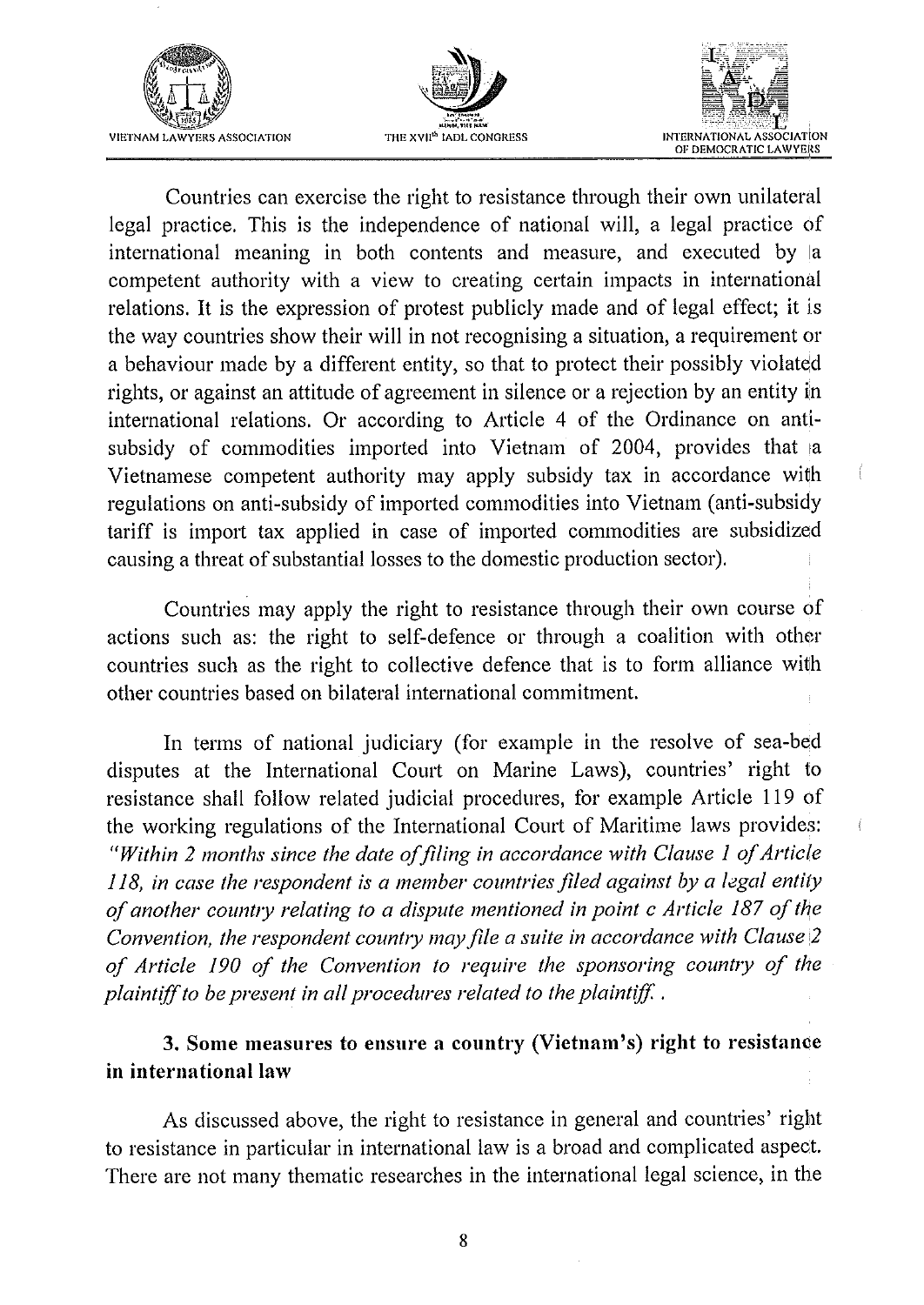

 $\label{eq:1} \begin{array}{lll} \displaystyle \frac{1}{2} & \displaystyle \frac{1}{2} & \displaystyle \frac{1}{2} & \displaystyle \frac{1}{2} \\ \displaystyle \frac{1}{2} & \displaystyle \frac{1}{2} & \displaystyle \frac{1}{2} & \displaystyle \frac{1}{2} \\ \displaystyle \frac{1}{2} & \displaystyle \frac{1}{2} & \displaystyle \frac{1}{2} & \displaystyle \frac{1}{2} \\ \displaystyle \frac{1}{2} & \displaystyle \frac{1}{2} & \displaystyle \frac{1}{2} & \displaystyle \frac{1}{2} \\ \displaystyle \frac{1}{2} & \displaystyle \frac{1}{2} & \displaystyle \frac{1$ 





mean time, the international legal reality has always set for country to identify and provide the right treatment to this right. Therefore, to ensure the right and effective use of the right to resistance in international law, from a research perspective; I believe there must be multitude of measures to be offered. Some of the fundamental measures include:

- Promote research and exchange of expertise at national and international levels on the right to resistance in general and the right of country in international law under the current context; enable the legal specialists of Vietnam to exchange and get experience at related international forums.

- To establish a Center on International Law Archives as bases for trainings, research and utility of international law in Vietnam.

- Pay more attention to capable researchers and trainers of topics related to international law in order to meet the requirement of the new context, and to train of a good team of specialists with strong theoretical background and experience in international law.

- Invest more in research schemes and the use of international law to protect national sovereignty and security in the context of increasingly international integration. All those schemes shall include a component of research on the right to resistance in international law and its practice in reality by Vietnam.